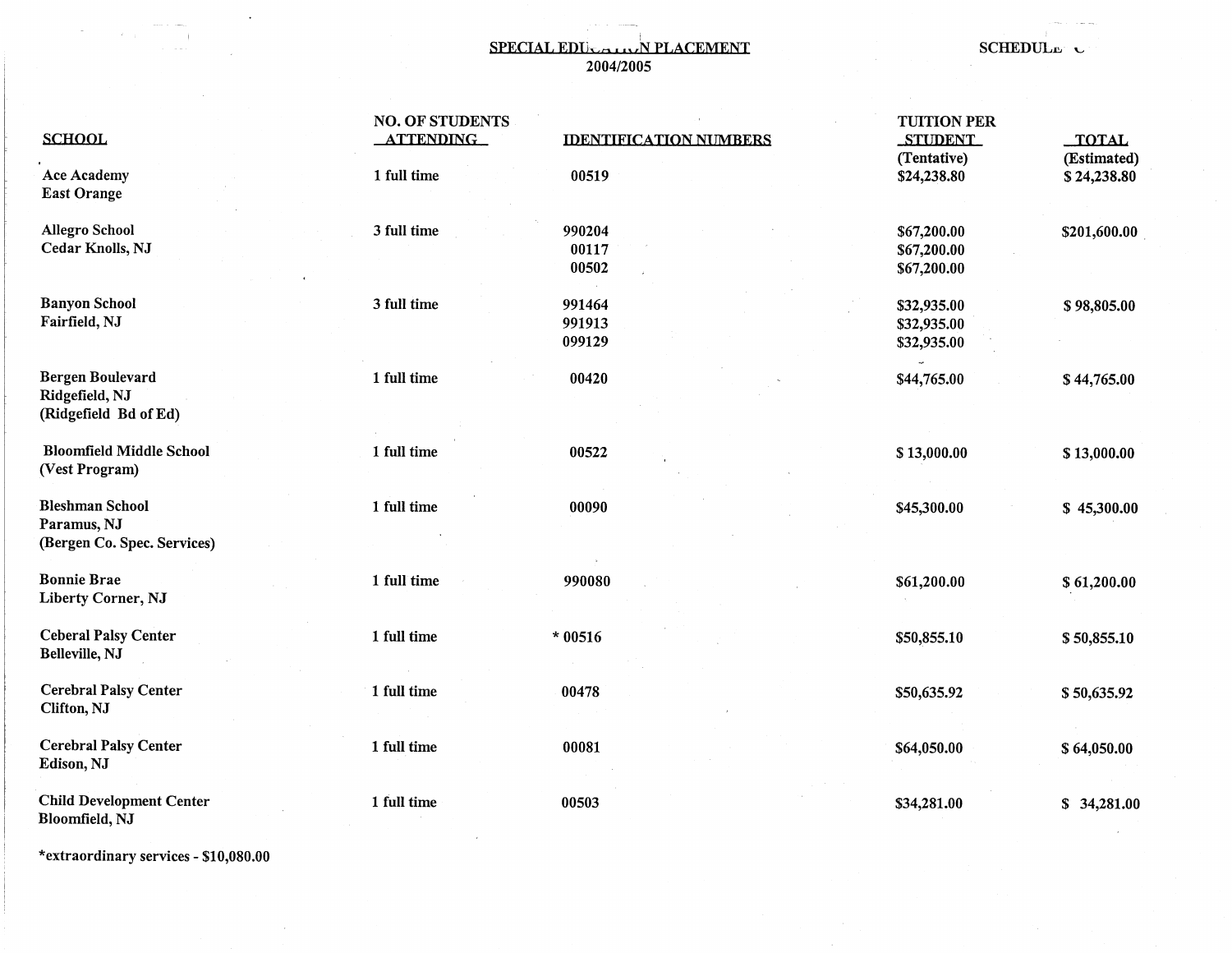| <b>SCHOOL</b>                                                    | <b>NO. OF STUDENTS</b><br><b>ATTENDING</b> | <b>IDENTIFICATION NUMBERS</b> | <b>TUITION PER</b><br><b>STUDENT</b> | <b>TOTAL</b>                |
|------------------------------------------------------------------|--------------------------------------------|-------------------------------|--------------------------------------|-----------------------------|
| <b>Children's Institute</b><br>Verona, NJ                        | 6 full time                                | 00526<br>990722               | (Tentative)<br>\$36,790.20           | (Estimated)<br>\$241,180.00 |
|                                                                  |                                            | 991692                        | \$40,878.00<br>\$40,878.00           |                             |
|                                                                  |                                            | 100035                        | \$40,878.00                          |                             |
|                                                                  |                                            | 990596                        | \$40,878.00                          |                             |
|                                                                  |                                            | 00524                         |                                      |                             |
|                                                                  |                                            |                               | \$40,878.00                          |                             |
|                                                                  |                                            |                               |                                      |                             |
| <b>Community High School</b><br>Teaneck, NJ                      | 1 full time                                | 079058                        | \$35,168.00                          | \$35,168.00                 |
| <b>Community Lower School</b>                                    | 1 full time                                | 109995                        | \$27,121.00                          | \$27,121.00                 |
| Teaneck, NJ                                                      |                                            |                               |                                      |                             |
|                                                                  |                                            |                               |                                      |                             |
| <b>Douglass Developmental Center</b><br><b>New Brunswick, NJ</b> | 1 full time                                | 990099                        | \$87,843.00                          | \$87,843.00                 |
| <b>ECLC</b>                                                      | 4 full time                                | 990209                        | \$27,732.60                          | \$110,930.40                |
| Chatham, NJ                                                      |                                            | 990084                        | \$27,732.60                          |                             |
|                                                                  |                                            | 990364                        | \$27,732.60                          |                             |
|                                                                  |                                            | 00103                         | \$27,732.60                          |                             |
| <b>East Brook School</b>                                         | 2 full time                                | 993510                        | \$45,813.78                          | \$91,627.56                 |
| Park Ridge, NJ                                                   |                                            | 993968                        | \$45,813.78                          |                             |
| <b>Felician School</b><br>Lodi, NJ                               | 1 full time                                | 990919                        | \$25,851.00                          | \$25,851.00                 |

-2-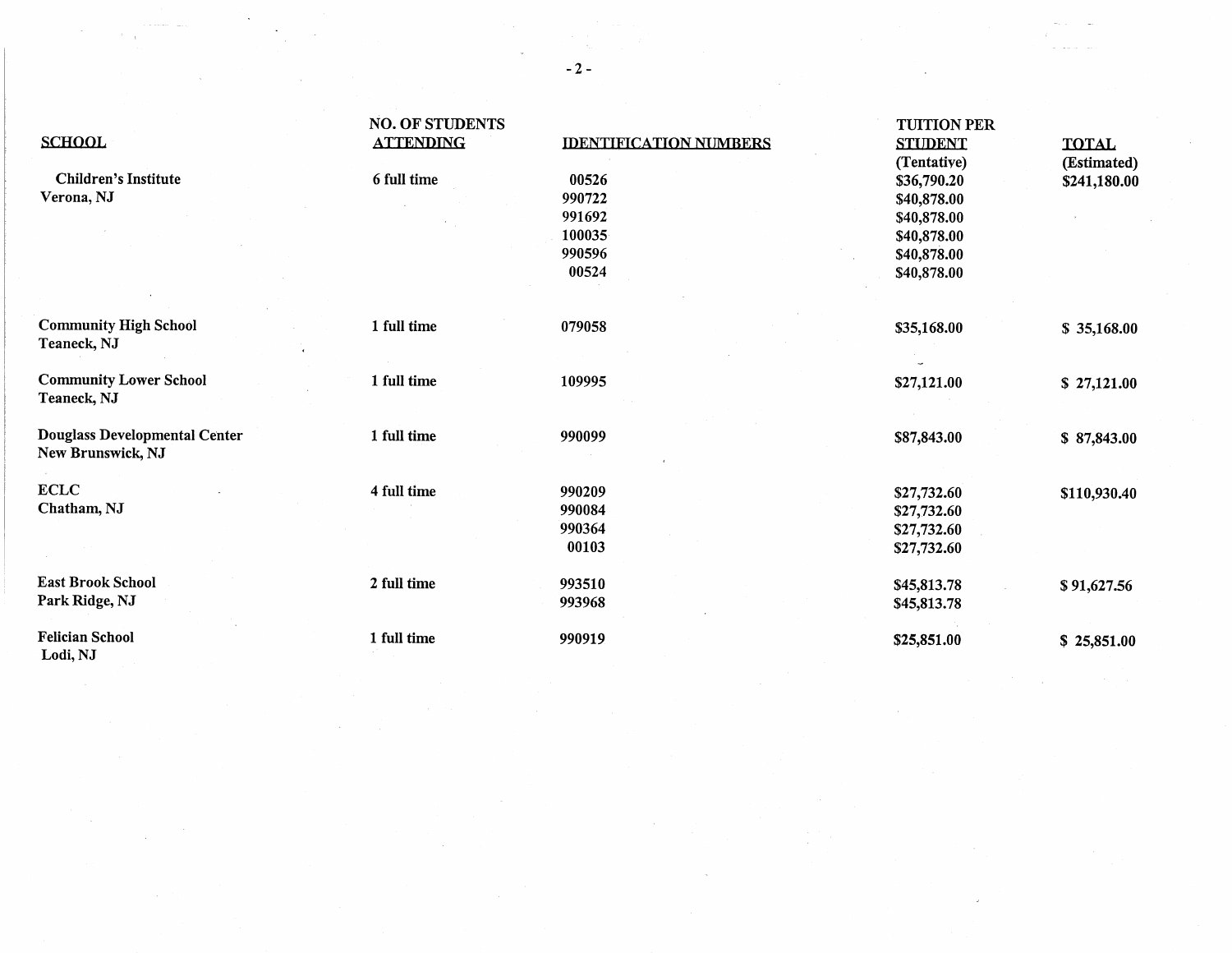| <b>SCHOOL</b>                                                                              | <b>NO. OF STUDENTS</b><br><b>ATTENDING</b> | <b>IDENTIFICATION NUMBERS</b> | <b>TUITION PER</b><br><b>STUDENT</b><br>(Tentative) | <b>TOTAL</b><br>(Estimated) |
|--------------------------------------------------------------------------------------------|--------------------------------------------|-------------------------------|-----------------------------------------------------|-----------------------------|
| <b>Godwin School</b><br>Midland Park, NJ (Bergen Co. Spec. Services)                       | 1 full time                                | 00517                         | \$38,000.00                                         | \$38,000.00                 |
| <b>Holmstead School</b><br>Ridgewood, NJ                                                   | 1 full time                                | 195006                        | \$32,969.00                                         | \$32,969.00                 |
| <b>Horizon School</b><br>Livingston, NJ<br>(CP Assoc. of No. Jersey)                       | 2 full time                                | $*00482$<br>00504             | \$49,413.00<br>\$49,413.00                          | \$98,826.00                 |
| <b>Lakeview Learning Center</b><br>Wayne, NJ                                               | 2 full time                                | 992250<br>312505              | \$35,317.00<br>\$35,317.00                          | \$70,634.00                 |
| <b>Midland School</b><br>North Branch, NJ                                                  | 1 full time                                | 00054                         | \$35,700.00                                         | \$35,700.00                 |
| <b>Millburn Regional Day</b><br>Millburn, NJ<br>(Bergen Co.Spec. Services)                 | 1 full time                                | 990203                        | \$45,950.00                                         | \$45,950.00                 |
| Montclair State U. Psychoeducation Center<br><b>Demonstration Program</b><br>Montclair, NJ | 2 full time                                | 00508<br>00507                | \$63,000.00<br>\$63,000.00                          | \$126,600.00                |
| <b>New Beginnings</b><br>Fairfield, NJ                                                     | 1 full time                                | 990540                        | \$50,257.20                                         | \$50,257.20                 |
| NW Essex Comm. Healthcare Network<br>Belleville, NJ                                        | 2 full time                                | 00521<br>993745               | \$45,692.39<br>\$45,692.39                          | \$91,384.78                 |

\* Extraordinary services - \$29,824.20

 $\hat{1}$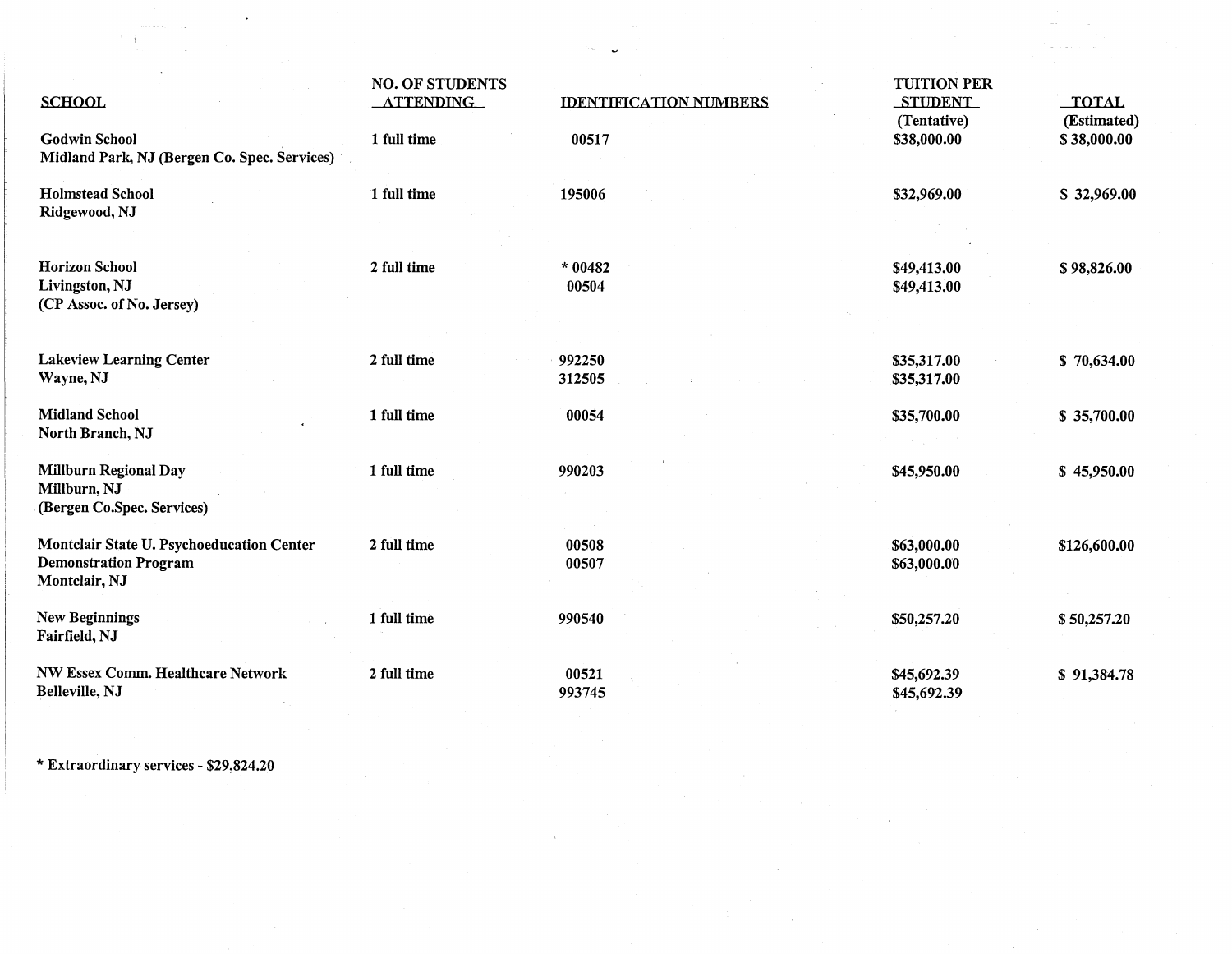| <b>SCHOOL</b>                                                               | <b>NO. OF STUDENTS</b><br><b>ATTENDING</b> | <b>IDENTIFICATION NUMBERS</b> | <b>TUITION PER</b><br><b>STUDENT</b> | <b>TOTAL</b>               |
|-----------------------------------------------------------------------------|--------------------------------------------|-------------------------------|--------------------------------------|----------------------------|
| <b>Phoenix Center</b><br>Nutley, NJ                                         | 1 full time                                | 991752                        | (Tentative)<br>\$45,540.00           | (Estimated)<br>\$45,540.00 |
| Sage Day School<br>Boonton, NJ                                              | 2 full time                                | 00484<br>990564               | \$33,800.00<br>\$33,800.00           | \$69,600.00                |
| <b>Shaler Academy</b><br>Ridgefield, NJ<br>(Ridgefield Bd. Of Ed.)          | 1 full time                                | 991726                        | \$44,765.00                          | \$44,765.00                |
| Slocum/Skewes<br>Ridgfield, NJ<br>(Ridgefield Bd. of Ed.)                   | 1 full time                                | 00236                         | \$44,765.00                          | \$44,765.00                |
| <b>UMDNJ</b><br>Piscataway, NJ                                              | 1 full time                                | 00512                         | \$48,000.00                          | \$48,000.00                |
| <b>Union Street School</b><br>Hackensack, NJ<br>(Bergen Co. Spec. Services) | 1 full time                                | 00459                         | \$44,500.00                          | \$44,500.00                |
| <b>Washington Academy</b><br>Cedar Grove, NJ                                | 2 full time                                | 991068<br>993040              | \$32,914.80<br>\$33,914.80           | \$65,829.60                |
| <b>Windsor Learning Center</b><br>Pompton Lakes, NJ                         | 1 full time                                | 991260                        | \$39,975.60                          | \$39,975.60                |

 $\label{eq:1} \frac{1}{\sqrt{2}}\sum_{i=1}^n\frac{1}{\sqrt{2\pi}}\sum_{i=1}^n\frac{1}{\sqrt{2\pi}}\sum_{i=1}^n\frac{1}{\sqrt{2\pi}}\sum_{i=1}^n\frac{1}{\sqrt{2\pi}}\sum_{i=1}^n\frac{1}{\sqrt{2\pi}}\sum_{i=1}^n\frac{1}{\sqrt{2\pi}}\sum_{i=1}^n\frac{1}{\sqrt{2\pi}}\sum_{i=1}^n\frac{1}{\sqrt{2\pi}}\sum_{i=1}^n\frac{1}{\sqrt{2\pi}}\sum_{i=1}^n\frac{1}{$ 

 $\sim 10^6$ 

 $\sim 10^{-1}$